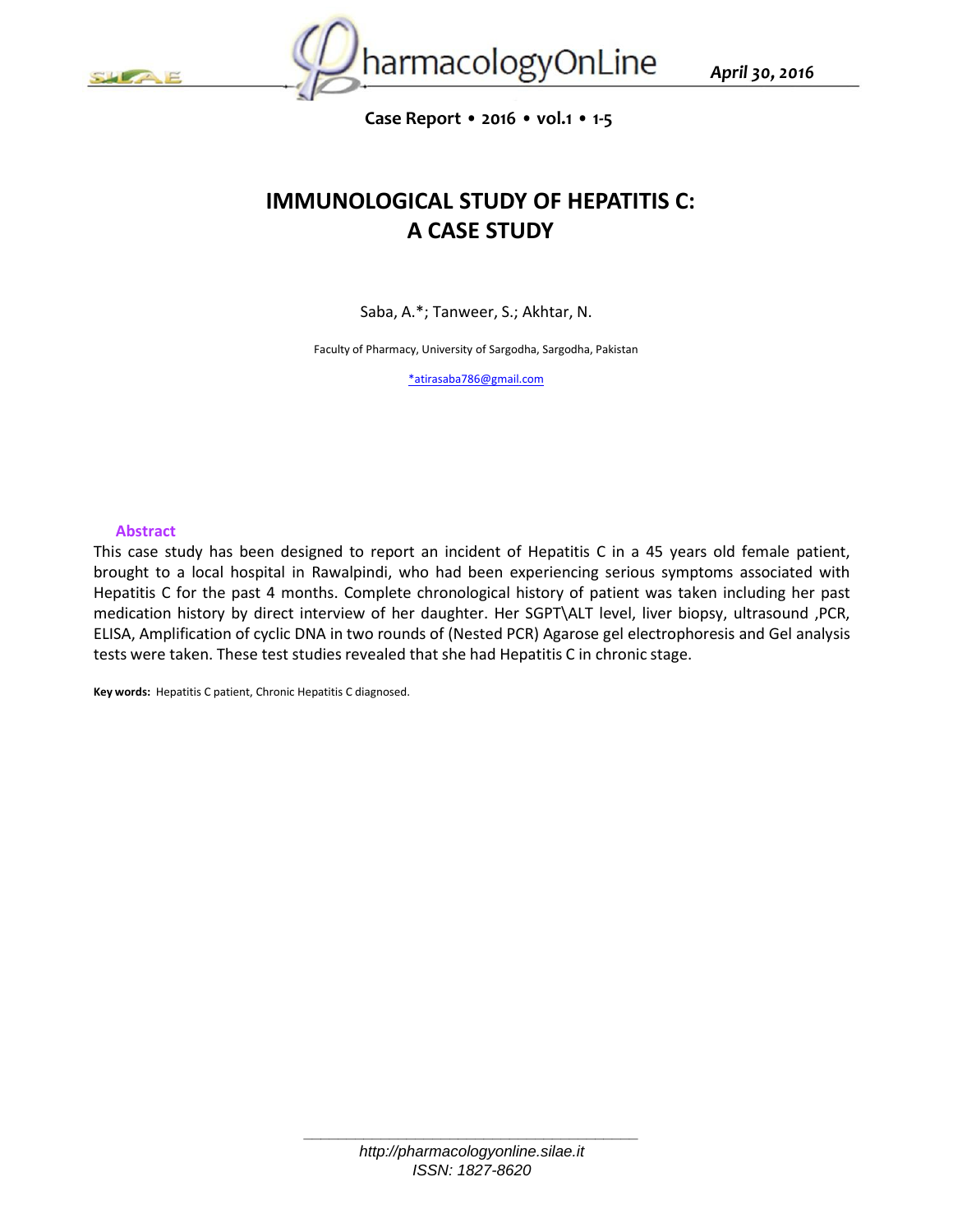# Introduction

Globally, hepatitis C virus (HCV) has infected about 130 million people, most of them are chronically infected. These infected peoples are reservoir for transmission to others and are at risk for developing chronic liver cirrhosis, and primary hepatocellular carcinoma. It is estimated that HCV accounts for 27% of cirrhosis and 25% of HCC worldwide. HepatitisC is characterized by damage to liver caused by the hepatitis C virus (HCV).The infection is often asymptomatic, but chronic infection can lead to scarring of the liver and ultimately to cirrhosis, which is generally apparent after many years. In some cases, those with cirrhosis will go on to develop liver failure, liver cancer, or lifethreatening esophageal and gastric varices. HCV is spread primarily by blood-to-blood contact associated with intravenous drug use, poorly sterilized medical equipment, and transfusions.Symptoms are generally mild and vague, including a decreased appetite, fatigue, nausea, muscle or joint pains, and weight loss and rarely does acute liver failure result. Most cases of acute infection are not associated with jaundice. Following an acute infection, almost all patients develop a vigorous antibody and cell-mediated immune response that fails to clear the infection but may contribute to progressive liver damage. Persistent viremia is accompanied by variable degrees of hepatic inflammation and fibrosis over time. Recent studies suggest that 50% or more of hepatocytes may be infected with hepatitis C virus (HCV). Persistent infection appears to be due to weak CD4+ and CD8+ T-cell responses during acute infection, which fail to control viral replication. Acute HCV infection is characterized by co-infection with multiple viral subtypes representing highly diverse intra-patient genetic variability.

# *Case presentation*

The patient is a 45years old female named Mrs. Zeenat Qamar d/o Nasir Hassan. She originally is a resident of Chakwal and she has been working in a local primary school as a senior teacher for last 7 years. Two months ago she came to know that she was experiencing fatigue,jointpain,weight loss, loss of appetite and hence she went to a local hospital and was diagnosed to have jaundice and was prescribed Phenobarbital oral and Luminal injection,but the symptoms worsened.She decided to change her physician and went to Bilal Hospital in Rawalpindi,where she was asked to undergo tests like Liver biopsy,ultra-sound,PCR,ELISA and was *infection*.

diagnosed to have Hepatitis C in chronic stages.

The tests conducted by the doctor for diagnosis are as follow

# *HCV SC REAL TIME*

HCV Sc real time test was conducted on patient serum, the result of which indicated the presence of HCV. The viral load in serum is 853847IU/ml (figure 1).

# *HCV GENOTYPING*

It is important to find out which hepatitis C genotype patient has, because it determines both the type of treatment, and the length of treatment; HCV genotype also helps to predict the likelihood of curing HCV. Test results of the patient indicates 3a type (figure 2).

# *HCV ANTIBODY TEST (ELISA)*

Elisa test result is positive which shows the presence of antibodies against HCV (figure 3).

### *ABDOMEN ULTRASOUND***:**

Abdominal ultrasound shows Liver in normal size,show coarse echogenicity with irregular outline.Peri-hepatic fluid collection seen. No focal lesion seen.Portal vein measures 1.3cms.No dilated hepato-biliary channels seen.IVC and hepatic vein normal. Sapleen is normal in size and texture,no focal defect seen. Both kidneys smaller in size,smooth contour and show increased parenchymal echogenicity,No stone mass and evidence of hydronephrouretur on either side. Pancrease is normal in size and texture, no edema is seen,pancreatic duct is not dilated. Other diagnosis includes no pleural effusion or lymphoedenopathy but moderate amount of ascites seen.

#### *INTERPRETATION OF DIAGNOSTIC TESTS:*

HCV Antibody test, HCV Genotyping,increased parenchymal echogenicity in kidneys and viral load noted during PCR test shows that the patient is suffering from chronic Hepatitis C.

#### **Discussion**

Due to exposure to HCV patient developed symptoms of jaundice,joint pain, weight gain, GIT disturbance. Physician prescribed her Phenobarbitol and Acetaminophen, but state of disease worsened,so physician was changed and patient was rightly diagnosed. Patient has presented with classic signs and symptoms of chronic hepatitis. Laboratory results confirm the diagnosis of chronic hepatitis C infection.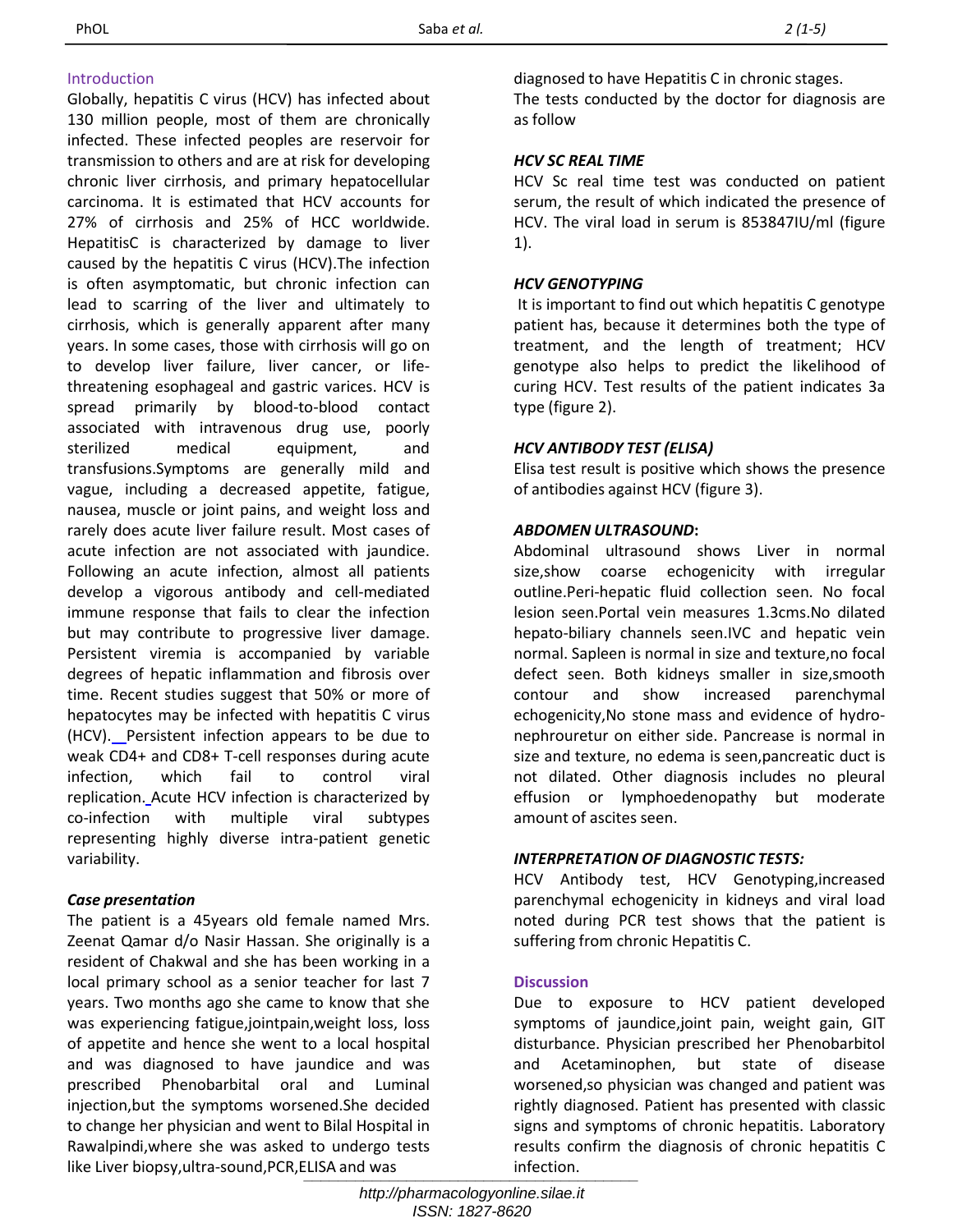Because chronic viral hepatitis is usually a selflimited disease and Patient is alert with no evidence of coagulopathy, she can probably be treated as an outpatient. Liver enzymes and PT should be monitored every 5 to 7 days until liver enzymes return to normal level. Bed rest is not indicated, but the patient was asked to avoid strenuous activity. She was advised to eat a well-balanced diet and abstain from smoking for the duration of the illness. Because acetaminophen can be toxic to the liver, ibuprofen would be a better alternative for controlling fever. No other alterations in the patient's medications are necessary at this point. If nausea precludes the patient from ingesting food and fluids, IV replacement of fluids and electrolytes may be necessary. In the event the patient develops bleeding tendencies or signs of encephalopathy, she should immediately be taken to the hospital or her physician's office.A single dose of HAV immunoglobulin is recommended for close contacts. If immunoglobulin is not available, administration of hepatitis A vaccine may prevent illness or lessen the severity of the contact's symptoms if infection does occur.

# **RECOMMENDATIONS**

- 1. Physicians must obtain an appropriate patient and family history to assist them in recognizing symptoms of Hepatitis C.
- 2. Methadone treatment programs, needle and syringe exchange programs, and comprehensive risk-modifying educational programs should be implemented to prevent HCV transmission.
- 3. Health-care providers must strive to balance the risk for infection against the potential toxicity of the agent(s) used when selecting a drug regimen for HCV PEP.
- 4. HCV-antibody testing should be performed for at least 6 months post exposure.
- 5. Direct virus assays for routine follow-up of HCP are not recommended.
- 6. HCV testing should be performed on any exposed person who has an illness compatible with an acute retroviral syndrome.
- 7. HCP exposed to HCV-infected blood should refrain from donating blood, plasma, organs, tissue, or semen.
- 8. Interferon is not recommended for use during pregnancy or breast-feeding.
- 9. Doctor should know of any over-the-counter or prescription medications patient is taking.
- 10. Laboratory tests should be done on a regular basis to be sure the drug is working correctly and to watch for possible side effects.
- 11. Each dose should be taken at a scheduled time. If a dose is missed, doctor should be contacted to establish a new schedule.
- 12. The dose should not be doubled to make up for what the patient missed.
- 13. The prospect of known or suspected resistance of the source virus to antiretroviral agents, particularly to agents that might be included in a PEP regimen should be considered.

# **Conclusion**

Hepatitis C is an asymptomatic disease and symptoms don't develop until liver damage occur.It takes several years for the diagnosis of disease.Main treatment is injection of interferon which enhance body defense system.The patient was treated by taking Interferon and Sovaldi and 80% recovery rate was observed.The treatment is ongoing and the patient was advised to take post-exposure precautionary measures related to HCV.

### **Acknowledgement**

The author wishes to acknowledge Dr. TahaNazir (B.Pharm, M.Phil, and PhD) Course Director: Microbiology & immunology. Faculty of Pharmacy,University of Sargodha, Sargodha.

#### **References**

- 1. Alter MJ, Epidemiology of hepatitis C virus infection. World J Gastroenterol. 2007 May 7; 13(17): 2436-2441.
- 2. Said Y, Salem M, Mouelhi L, et al. Correlation between liver biopsy and fibrotest in the evaluation of hepatic fibrosis in patients with chronic hepatitis C. Tunis Med. 2010;88(8):573–578.
- 3. Seeff LB. Natural history of hepatitis C. Hepatology. 1997 Sep;26(3 Suppl 1):21S–28S.
- 4. Houghton M, Weiner A, Han J, Kuo G, Choo QL. Molecular biology of the hepatitis C viruses: implications for diagnosis, development and control of viral disease. Hepatology1991; 14: 381–8.
- 5. McGee SR. Evidence-Based Physical Diagnosis. St. Louis, Mo.: Saunders-Elsevier; 2007:80.
- 6. Heidelbaugh JJ, Bruderly M. Cirrhosis and chronic liver failure: Part I. Diagnosis and evaluation. Am Fam Physician. 2006;74(5):756–762.
- 7. Choo QL, Kuo G, Weiner AJ, Overby LR, Bradley DW,Houghton M. Isolation of a cDNA clone derived from a bloodbornenon-A, non-B viral hepatitis genome. Science 1989; 244:359–62.526 AJ Freeman et al.
- 8. Kamath PS, Wiesner RH, Malinchoc M, et al. A model to predict survival in patients with end-stage liver disease.Hepatology. 2001;33(2):464–470.
- 9. Kuo G, Choo QL, Alter HJ et al. An assay for circulating antibodies to a major etiologic virus of human non-A, non-B hepatitis. Science 1989; 244: 362–4.
- 10. Alter HJ, Purcell RH, Shih JW et al. Detection of antibody to hepatitis C virus in prospectively followed transfusion recipients with acute and chronic non-A, non-B hepatitis. N. Engl. J. Med. 1989; 321: 1494–1500.
- 11. Esteban JI, Esteban R, Viladomiu L et al. Hepatitis C virus *\_\_\_\_\_\_\_\_\_\_\_\_\_\_\_\_\_\_\_\_\_\_\_\_\_\_\_\_\_\_\_\_\_\_\_\_\_\_\_*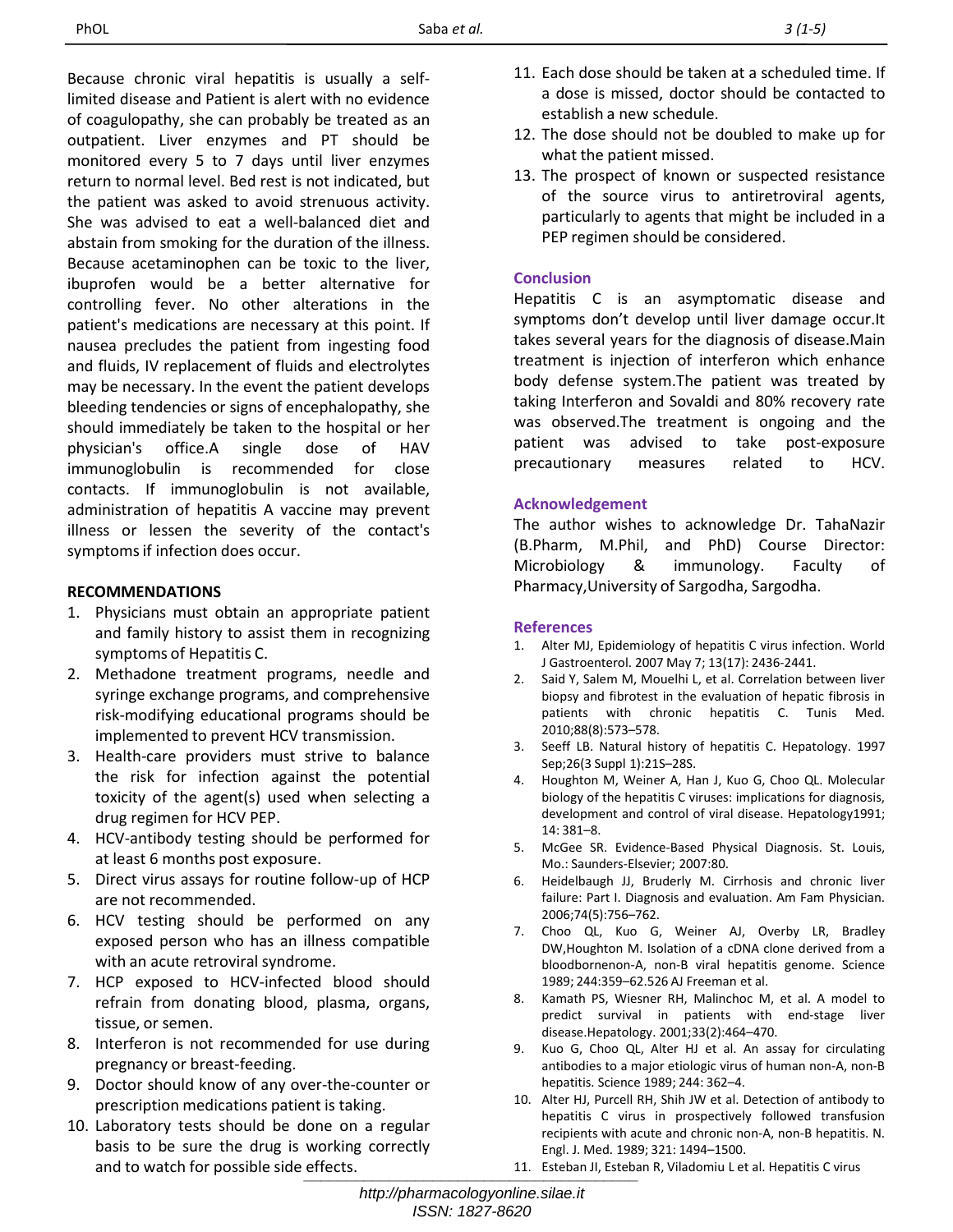antibodies among risk groups in Spain. Lancet 1989; 2: 294–7.

- 12. van der Poel CL, Reesink HW, Lelie PN, Leentvaar-Kuypers A, Choo QL, Kuo G, Houghton M. Anti-hepatitis C antibodies and non-A, non-B post-transfusion hepatitis in The Netherlands. Lancet 1989; 2: 297–8.
- 13. Taha HA, Waked IA. Liver disease on the Nile: an association since millennia. Nile Liver Journal. 2010;1(1):1– 6.
- 14. Abstracts of the Biennial Meeting of the International Association for the Study of the Liver, April 15–16, 2002 and the 37th Annual Meeting of the European Association for the Study of the Liver, April 18–21, 2002. Madrid, Spain. J Hepatol. 2002;36(suppl 1):1–298.
- 15. Said Y, Salem M, Mouelhi L, et al. Correlation between liver biopsy and fibrotest in the evaluation of hepatic fibrosis in patients with chronic hepatitis C. Tunis Med. 2010;88(8):573–578.
- 16. Kanwal F, Kramer J, Asch SM, et al. An explicit quality

indicator set for measurement of quality of care in patients with cirrhosis. ClinGastroenterolHepatol. 2010;8(8):709– 717

- 17. Alter MJ, Margolis HS, Krawczynski K etal.The natural history of community-acquired hepatitis C in the United States. The Sentinel Counties Chronic non-A, non-B Hepatitis Study Team.N. Engl. J. Med. 1992; 327: 1899– 1905.
- 18. Bruix J, Barrera JM, Calvet X et al. Prevalence of antibodies to hepatitis C virus in Spanish patients with hepatocellular carcinomahepatic cirrhosis. Lancet 1989; 2: 1004–6.
- 19. Chisari FV, Ferrari C. Hepatitis B virus immunopathogenesis.Annu. Rev. Immunol. 1995; 13: 29– 60.
- 20. Thomas MB, Jaffe D, Choti MM, et al. Hepatocellular carcinoma: consensus recommendations of the National Cancer Institute Clinical Trials Planning Meeting [published correction appears in J ClinOncol. 2010;28(36):5350]. J Clin Oncol. 2010;28(25):3994–4005.

**Table 1.** HCV SC real time test

| <b>TFST</b>       | <b>HCV RNA</b>          |  |  |
|-------------------|-------------------------|--|--|
|                   | Quantitative            |  |  |
| <b>RESULT</b>     | <b>HCV RNA DETECTED</b> |  |  |
| <b>VIRAL LOAD</b> | 853847 IU/ml            |  |  |

**Table 3.** HCV Anti-body test (ELISA)

| <b>TEST PERFORMED</b> | <b>HCV Antibody Testing</b> |
|-----------------------|-----------------------------|
|                       |                             |

**Table 2.** HCV Genotyping test

| TFST          | <b>HCV Genotyping</b> |
|---------------|-----------------------|
| <b>RESULT</b> | За                    |



**Figure 1. Abdominal Ultrasound**